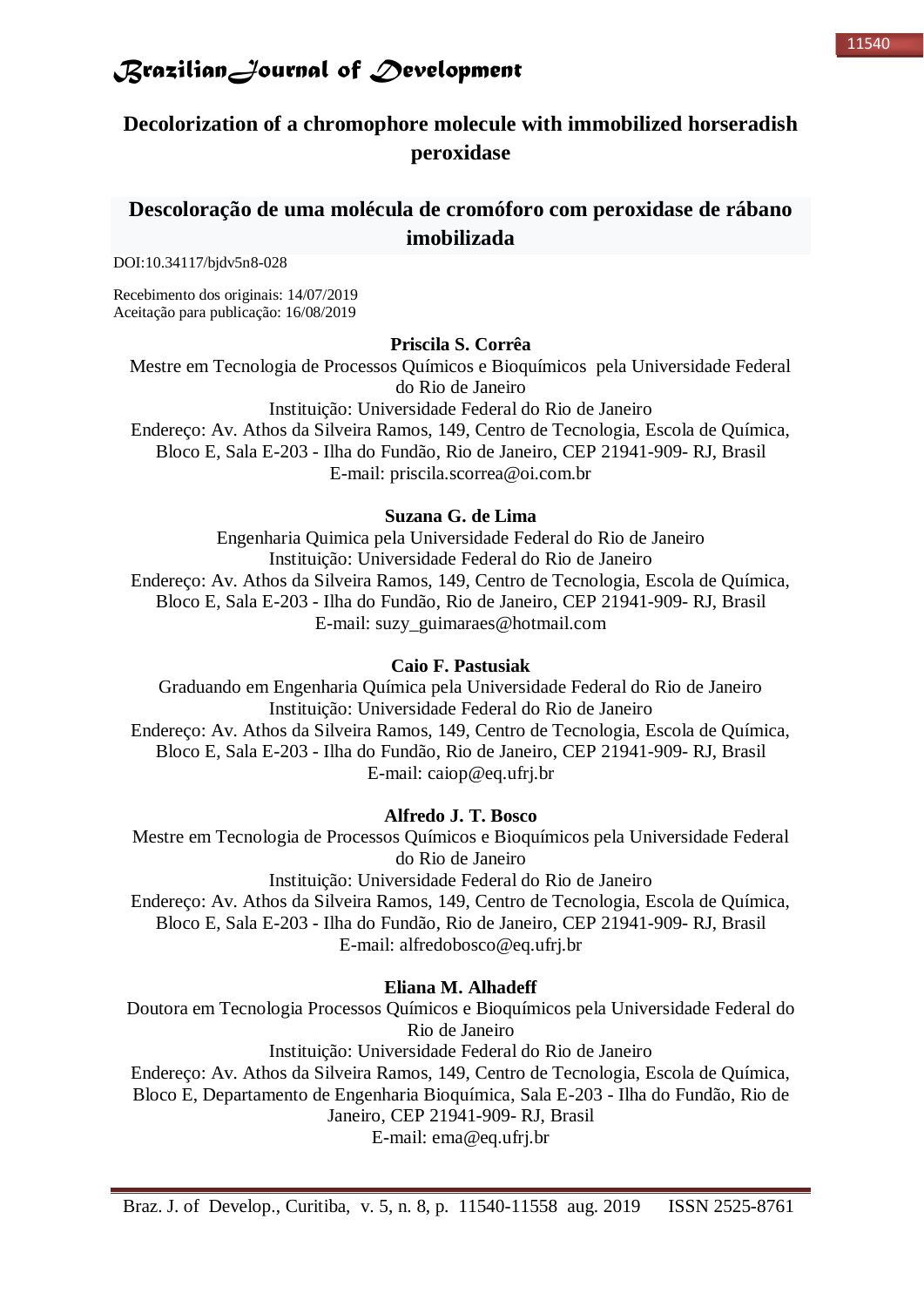#### **ABSTRACT**

The enzymes can modify some effluent characteristics in order to increase the degradability, or the bioconversion of liquid effluents. The oxireductases, laccases and peroxidases have been used due their high potentiality in many environmental treatments of natural and synthetic organic compounds as dyes, phenols and polyphenolics molecules. The performance of immobilized horseradish peroxidase on aminopropyl glass beads was investigated in this work in a decolorization reaction of methylene blue colorant. The experiments were conducted in batch conditions during 3 hours, with different aqueous solutions of peroxide hydrogen  $(H<sub>2</sub>O<sub>2</sub>)$  concentration solutions (2-10 mg/L), methylene blue (ME) (5-20 mg/L) and the pH in the range from 4 to 8, according an experimental design proposed by the software STATISTICA<sup>®</sup>. After 3 hours of treatment the reduction of the color was 60% when comparing to the original color and 50% when the immobilized enzymes were reused in five sequential batch treatment cycles for a 10 mg/L of  $H_2O_2$  solution, 20 mg/L of ME and pH 8.0. Working in continuous process with two microreactors in series the system showed a good performance with 97% of decolorization in the first 15 minutes. After 1 hour of continuous treatment the percentage of the color removing was around 70%.

**Keywords** immobilized horseradish peroxidase; enzymatic decolorization; sequential enzymatic microreactors**.**

#### **RESUMO**

As enzimas podem modificar algumas características do efluente para aumentar a degradabilidade, ou a bioconversão de efluentes líquidos. As oxiredutases, lacases e peroxidases têm sido utilizadas devido a sua alta potencialidade em diversos tratamentos ambientais de compostos orgânicos naturais e sintéticos, como corantes, fenóis e moléculas polifenólicas. O desempenho da peroxidase de rábano silvestre imobilizada em esferas de vidro de aminopropila foi investigado neste trabalho em uma reação de descoloração do corante azul de metileno. Os experimentos foram conduzidos em batelada por 3 horas, com diferentes soluções aquosas de soluções de concentração de peróxido de hidrogênio (H2O2) (2-10 mg / L), azul de metileno (ME) (5-20 mg / L) e pH no variam de 4 a 8, segundo um delineamento experimental proposto pelo software STATISTICA®. Após 3 horas de tratamento, a redução da cor foi de 60% quando comparada com a cor original e 50% quando as enzimas imobilizadas foram reutilizadas em cinco ciclos sequenciais de tratamento por lotes para uma solução de 10 mg / L de H2O2, 20 mg / L de ME e pH 8,0. Trabalhando em processo contínuo com dois microrreatores em série o sistema apresentou um bom desempenho com 97% de descoloração nos primeiros 15 minutos. Após 1 hora de tratamento contínuo, a percentagem de remoção de cor foi de cerca de 70%.

**Palavras-chave** peroxidase de raiz-forte imobilizada; descoloração enzimática; microreatores enzimáticos sequenciais

#### **1. INTRODUCTION**

The organic and inorganic dyes are extensively used in the textile industries, due the variety of the color and tonalities, almost are easily applied and inexpensive in energy demand. Anthraquinones, phthalocyanines and azo dyes are reported as colorants that are used in many industries. Molecules with the function group -N=N-, called as azo dyes are known as the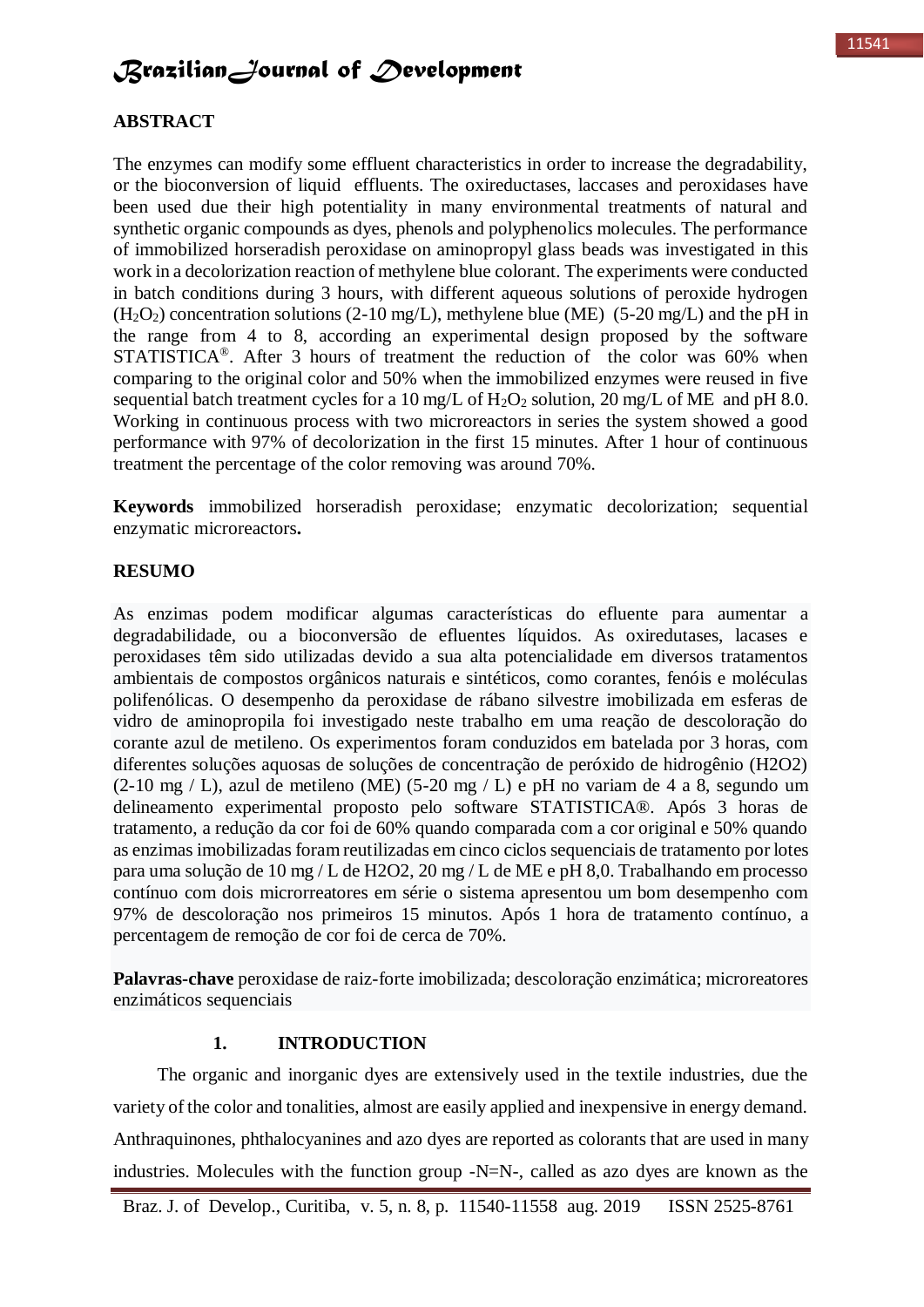largest chemical class of colorants (66% of all colorants). The chemical and physico-chemical processes adopted for the treatment of the majority of liquid effluents have been investigating in order to achieve more efficient reducing grades of the hard recalcitrant molecules. One of these new used methods is the new advanced oxidations processes (AOPs) that deals with oxidant free radicals or apply ox reduction enzymes reactions. Among the methodologies applied for AOPs the enzymatic oxidation has been researching to degrade the liquid rejects provided from the textile industries. They are singled out as a promising strategy for the degradation of dyes, leading to effective results and in accordance with the concepts of technological sustainability (Stolz, 2001; Axelsson et al., 2006, Champagne & Ramsay, 2007). Methylene blue dye is an aromatic organic compound, heterocyclic and soluble in water, which has wide application in the production of paper and various materials such as nylons and polyesters. It is classified as a basic cationic dye and also because it releases colored cations in aqueous solution (Guaratini e Zanoni, 2000). The peroxidases enzymes (EC.1.11.1.7) were discovered by German scientist Schönbein in 1863. Oxidoreductases are able to catalyze oxidation reactions in a variety of phenols and aromatic amines through the presence of hydrogen peroxide. Many studies have shown the potential use of the enzyme horseradish peroxidase (HRP) in the treatment of colored effluents, and it was shown that the enzyme immobilization techniques improve the performance of the enzymatic reaction when compared to the free form. (Celebi et al., 2013, Veitch, 2004). The aim of this study was to evaluate the performance of the immobilized HRP on glass beads (aminopropyl) in decolorization of methylene blue (MB) in batch and continuous processes of aqueous waste treatment.

#### **2. MATERIALS AND METHODS**

#### **2.1.** HORSERADISH PEROXIDASE IMMOBILIZATION

The enzyme horseradish peroxidase (HRP) (EC.1.11.17) was given from Toyobo do Brazil. The lyophilized enzyme was solved in phosphate buffer pH 7.0, and filtered with INLAB paper, and dialyzed with SPECTRUM\* (12000 – 14000 kD) membrane at 8ºC during 24 h. After the treatment the enzyme in buffer solution was maintained in freezer conditions.

The enzyme activity was measured with the 4-aminoantipirine method as described by Nicell e Wright, 1997, and the concentration in solution was determined with the Bradford method (Bradford, 1976).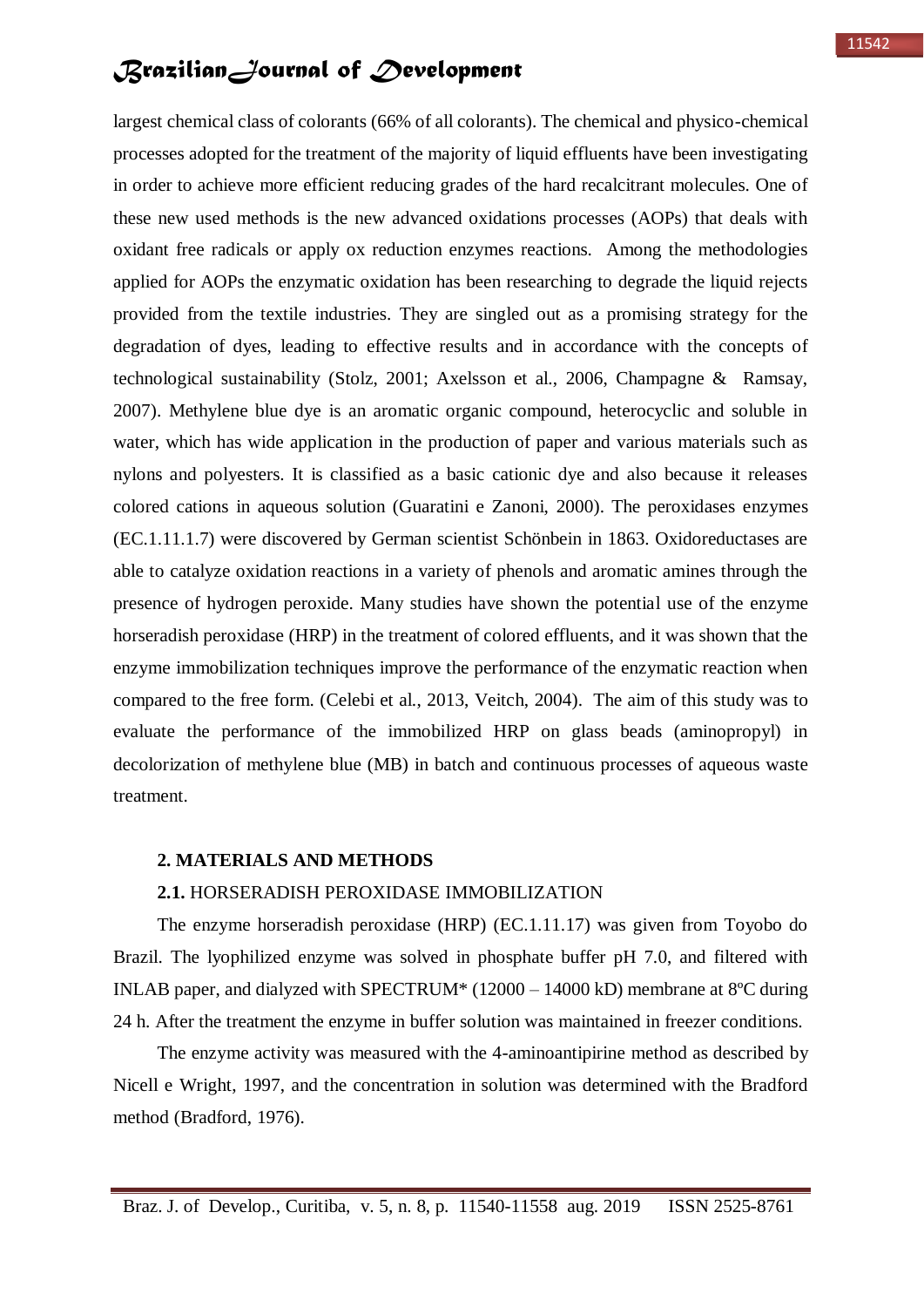The enzyme horseradish peroxidase was immobilized on aminopropyl glass beads (porosity of 700 Å and mesh in the range of 80-120, Sigma) as described by Alhadeff et al. (2005). Glutaraldehyde  $(2.5\%, v/v)$  was used as a crosslink agent that gives the carbonyl group which react with the enzyme nucleophilic groups (ZAIA et al., 1998) to form stable covalent bonds. Enzymatic solutions with 150 U/L were prepared and added with 0.4 g of amynopropyl glass beads that were previous treated with the bifunctional linker glutharaldehyde.

The percentage of immobilized enzyme on the beads was obtained with equation (1):

Immobiliza tion Efficiency 
$$
(\%) = \left( \frac{\text{Protein } I_{before} - \text{[Protein]}_{after}}{\text{[Protein]}_{before}} \right) 100
$$
 (1)

Where [Protein]<sub>before</sub> means the free protein concentration before the immobilization and [Protein]after the protein concentration of the enzymatic solution after the immobilization procedure.

#### 2.2. DECOLORIZATION EFFICIENCY

All the reactions with the colorant methylene blue were in tem milliliters of total volume, with a concentration in a range from 5 to 20 mg of MB/L (linear absorbance response at 660 nm,  $R^2 = 0.9921$ ), buffer solution of pH from 4.0 to 8.0 and H<sub>2</sub>O<sub>2</sub> solution from 2 to 10 mg/L, sequentially added into a Becker of 50 mL. The batch decolorization reaction has from 1 to 3 hours, with constant mixing at 60 rpm at 30ºC (Pereira, 2014) in a shaker CIENTEC (Model CT-712). The absorbances of the methylene blue solutions were measured before and after de decolorization reactions were obtained using a spectrophotometer UV (SHIMADZU UV SPECTROPHOTOMETER – Model UV-1800) at 660 nm. Color removal efficiency was determined with equation (2):

$$
Efficiency of color removal (%) = \left(\frac{[Absorbance]_{before} - [Absorbance]_{after}}{[Absorbance]_{before}}\right) 100
$$
 (2)

Where [Absorbance]before means the absorbance for the free protein solution before the immobilization and [Absorbance]<sub>after</sub> the absorbance for the protein solution after the immobilization procedure.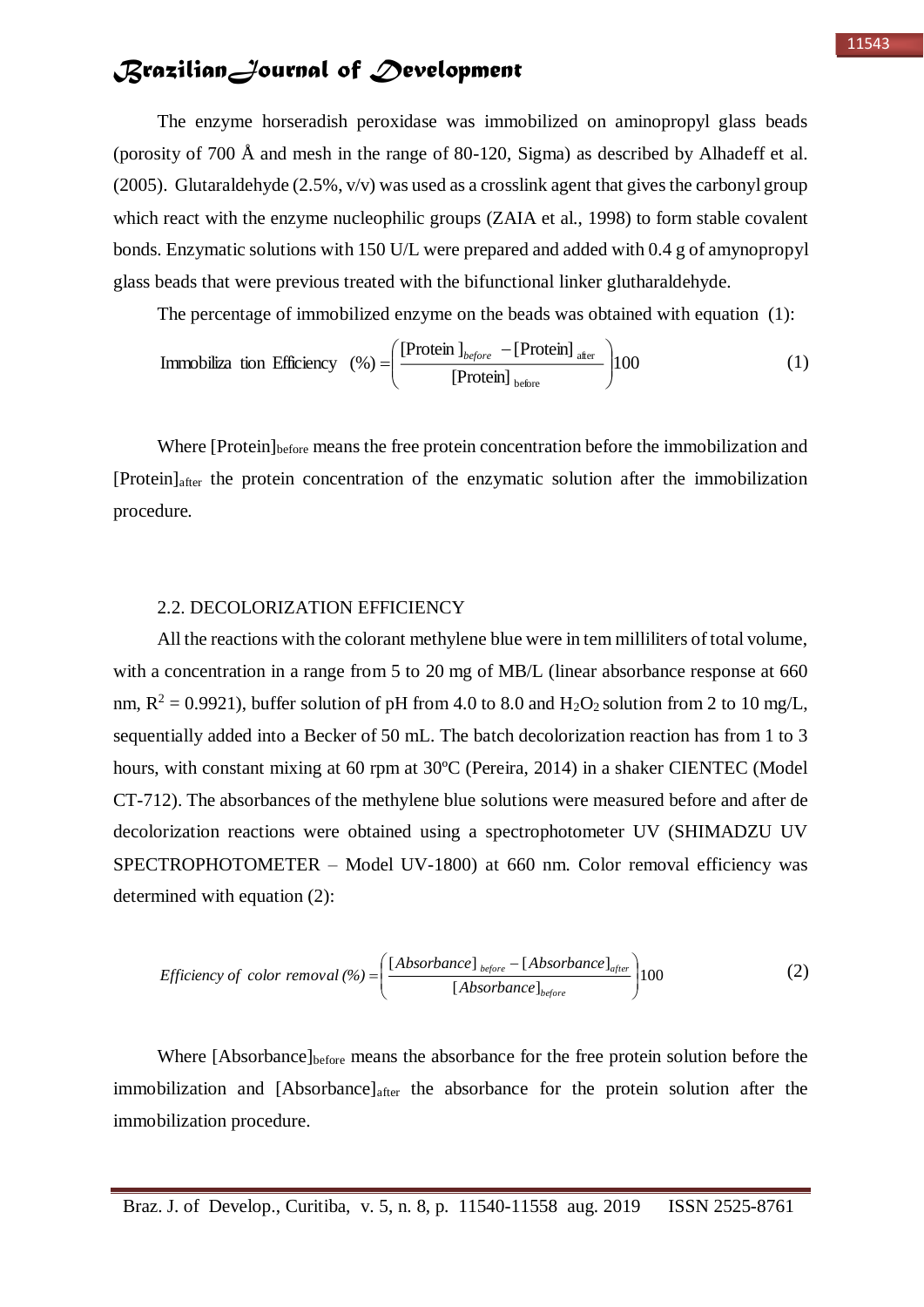Intending evaluate the pH influence, the methylene blue concentration (MB) and the peroxide hydrogen concentration  $(H_2O_2)$ , in the color removal, an experimental design with the software STATISTICA® was used to define the better conditions for the enzymatic reaction. The fractional factorial model  $2^{k-p}$  with 3 central points, and p=1 (considered premise) as shown in table 1.

| <b>Experiment</b> | $H_2O_2$ | AM     | pH  |
|-------------------|----------|--------|-----|
|                   | (mg/L)   | (mg/L) |     |
|                   | 6.0      | 12.5   | 6.0 |
| 2                 | 6.0      | 12.5   | 6.0 |
| 3                 | 10.0     | 20.0   | 8.0 |
| 4                 | 6.0      | 12.5   | 6.0 |
| 5                 | 2.0      | 20.0   | 4.0 |
| 6                 | 2.0      | 5.0    | 8.0 |
| -                 | 10.0     | 5.0    | 4.0 |

|  | Tabel 1. Factorial fractionary design $2^{k-p}$ . |  |
|--|---------------------------------------------------|--|
|  |                                                   |  |

#### 2.4. CONTINUOUS DECOLORIZATION IN MICROREACTORS

The microreactors used in this work, that had a cylindrical geometry, were made in acrylic, with 0.91 mL of total void volume (20 mm of high and 7.6 mm of inside diameter), and a ratio of high/inside diameter of 2.5 (Alhadeff et al., 2004). The system that worked with two microreactors in series, which were connected by a polycarbonate three vials valve used to take samples of the discolored effluent from the first microreactor. The methylene blue aqueous solution (20 mg/L) was mixed with a magnetic flat plate (MARCONI®) and the continuous flux controlled by a peristaltic PUMP drive PD5001 HEIDOLF® . The conditions of the experiment was investigated working with pH 8.0, and concentration of  $H_2O_2$  and MB of 10 mg/L and 20 mg/L, respectively. The performance of the continuous decolorization process was studied with both microreactors packed with the horseradish peroxidase immobilized on the aminopropil glass beads. The residence time of each microreactor was measured considering the period of the time that the continuous methylene blue solution had to go through the immobilized enzymes packed microreactor. The period the time was defined as zero when the colored solution was at the entrance of the packed microreactor and the end when the flux was at the exit of the packed microreactor. Working with a volumetric flow of 0.78 mL/min the experimental residence time measurements were 7.0 s and 8.6 s for the first one  $(R_1)$  and the second  $(R_2)$  microreactor respectively. The continuous discoloring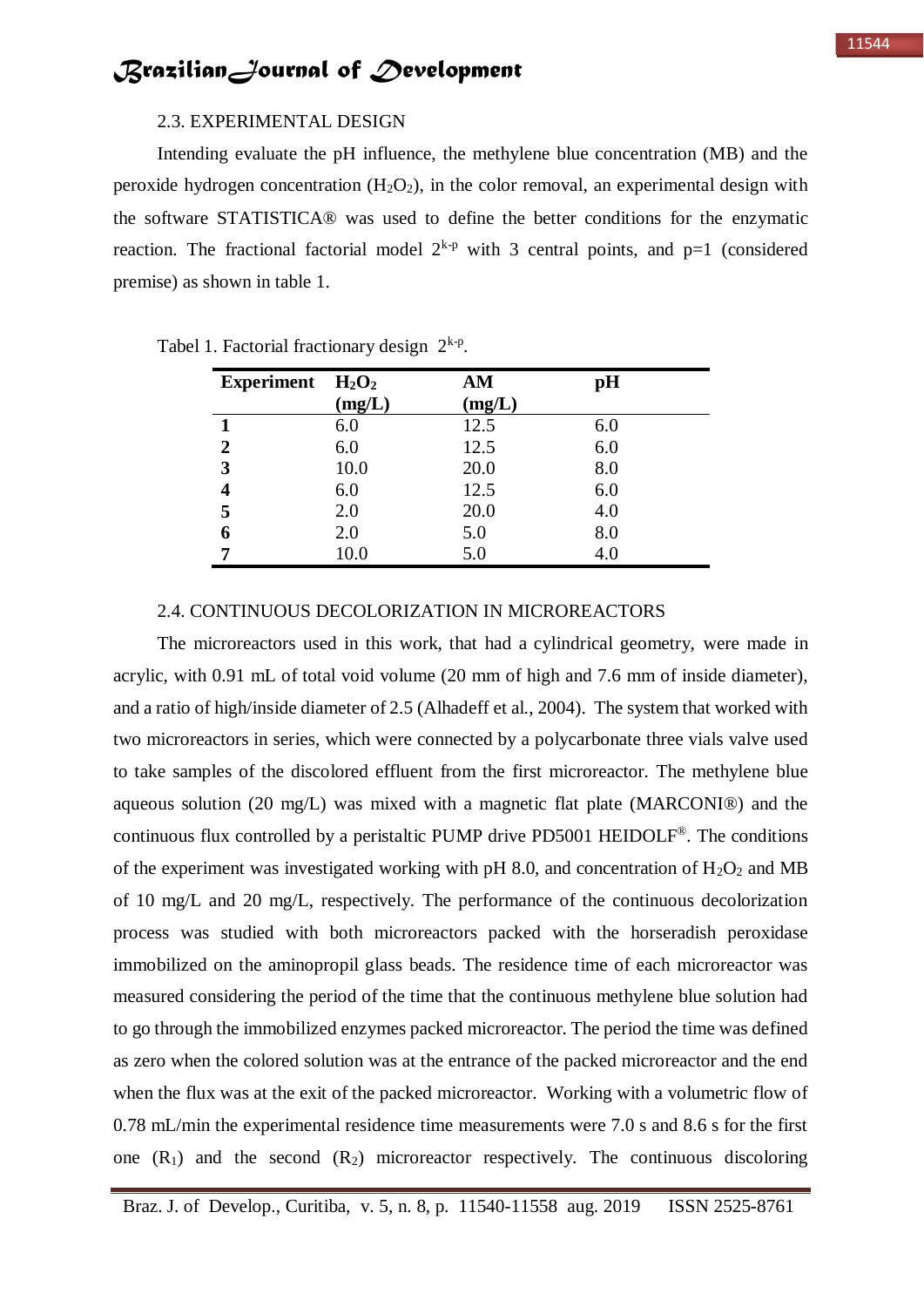experiments was conducted during 3 hours and aliquots were taken at the exit of the microreactors  $(R_1)$  and  $(R_2)$  at each 15 minutes. Figure 1 shows details of the two microreactors system, details of the microreactor was reported previously (Alhadeff et al., 2004).



Figure 1 . The two immobilized enzymes microreactors system.

#### **3. RESULTS AND DISCUSSION**

#### 3.1. ENZYME IMMOBILIZATION

Enzyme activity was measured in pH 4.0, 6.0, 7.0 and 8.0 and after the different pH enzyme solutions were adapted to the immobilization method used in this study. The immobilization efficiency was evaluated to define the best pH condition for the covalent bond horseradish peroxidase immobilization on amino propel glass beads. Table 2 shows the values of the enzymatic solutions activity, protein concentration and the specific activity for each pH investigated. pH 7.0 provides the major ratio activity/mass of enzyme (U/mg) and the higher enzymatic activity solution (U/ml). The enzymatic solution was diluted to achieve an activity around 150 U/ml as the immobilization method recommended.

| pH  | A      | Conc    | A <sub>specific</sub> |  |
|-----|--------|---------|-----------------------|--|
|     | (U/mL) | (mg/ml) | (U/mg)                |  |
| 4.0 | 319.6  | 3.570   | 89.5                  |  |
| 6.0 | 712.3  | 2.426   | 293.6                 |  |
| 7.0 | 952.0  | 2.500   | 380.8                 |  |

Table 2. The pH influence on the enzymatic activity value.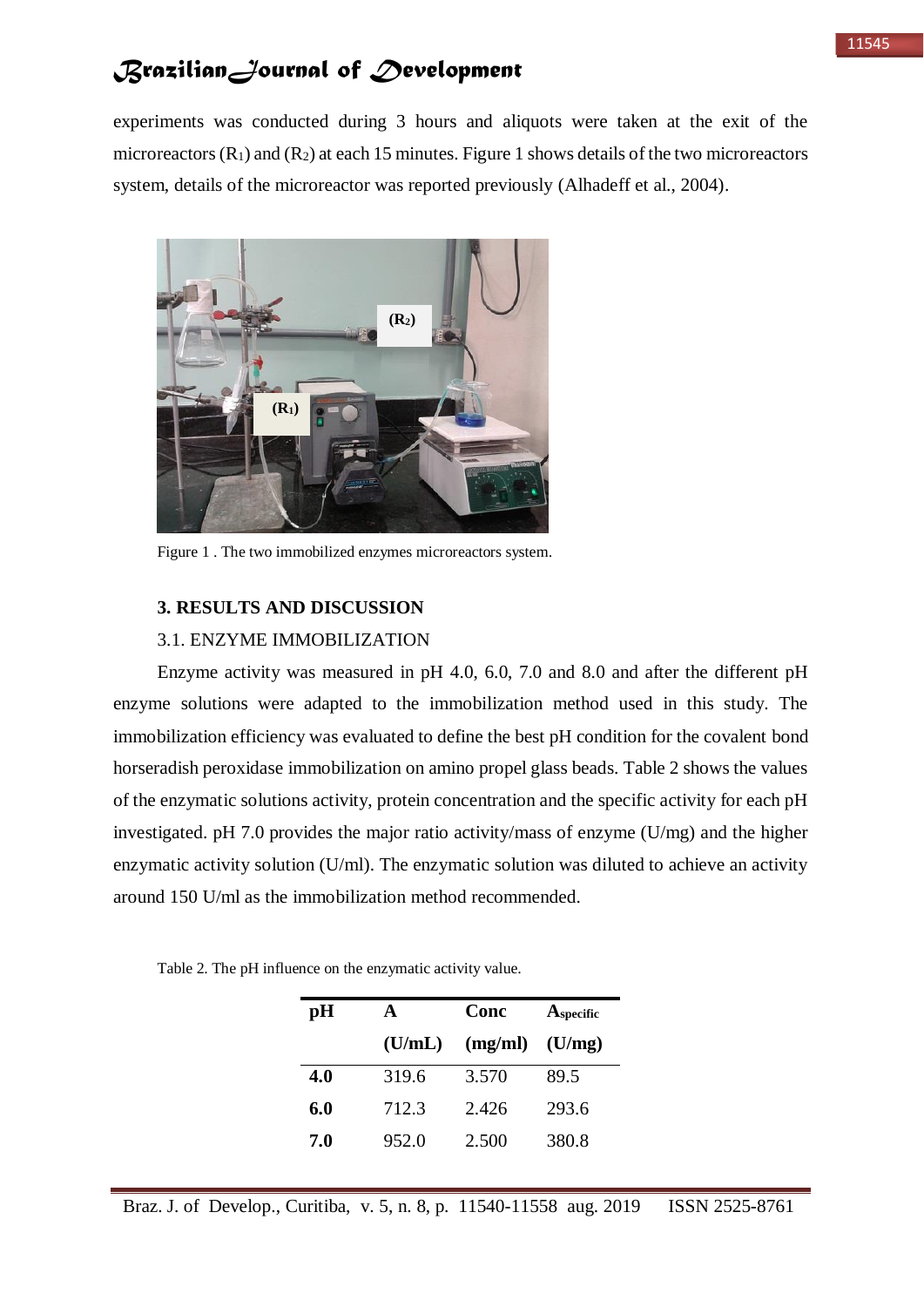**8.0** 699.0 2.398 291.5

The results showed surface limitation of the functionalized glass bead, after glutaraldehyde treatment, in receiving the amino groups from the enzyme horseradish peroxidase (~40.0000 kDa) to form the covalent linkage, as was previous observed by Alhadeff (2005). Figure 2 shows the behavior of the immobilization efficiency with the pH and the respective enzymatic load expressed as mg HRP/mg of support.



Figure 2. Influence of pH on the immobilization efficiency ( $\blacklozenge$ ) and the enzyme load on the support  $(\blacksquare)$ .

The higher specific activity of 380.8 U/mg was verified for the pH 7.0 and a load of immobilized enzymes of 1.8 mg HRP/mg of support. The media immobilization efficiency in acid environment ( pH 4.0) was around 20% of HRP retention, and as pH increase for neutrality the efficiency reached the maximum value of 45.4% (pH 7.0) for horseradish peroxidase covalent linking to the glutaraldehyde aminopropyl glass beads.

#### 3.2. EXPERIMENTAL DESIGN RESULTS ANALYSES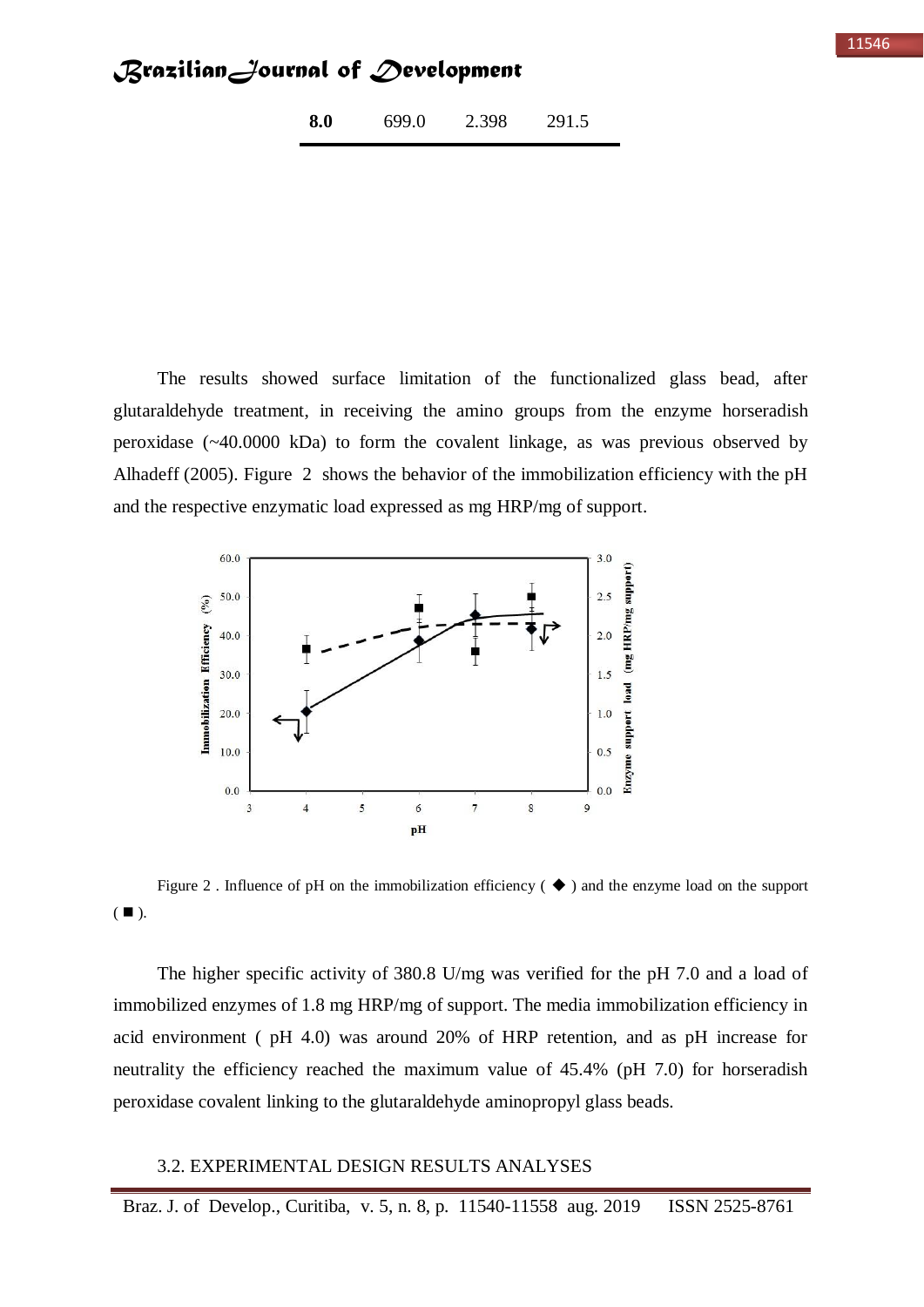| <b>Experiment</b> | Decoloration <sup>1</sup> | Decoloration <sup>2</sup> | Decoloration <sup>3</sup> |
|-------------------|---------------------------|---------------------------|---------------------------|
|                   | $\mathcal{O}_0$           | $\mathcal{O}_0$           | $\mathcal{O}(6)$          |
|                   | 37.6                      | 39.6                      | 40.6                      |
| 2                 | 36.3                      | 38.2                      | 39.5                      |
| 3                 | 58.5                      | 59.3                      | 60.4                      |
| 4                 | 35.4                      | 36.7                      | 38.2                      |
| 5                 | 12.1                      | 12.7                      | 13.3                      |
| 6                 | 56.1                      | 57.0                      | 58.9                      |
| 7                 | 23.6                      | 24.8                      | 23.2                      |

The results obtained for the experimental design are shown in table 3.

Table 3. The percentage decoloration after 1, 2 and 3 hours of continuous process.

<sup>1</sup>- after 1 hour of reaction; <sup>2</sup> – after 2 hours of reaction; <sup>3</sup> – after 3 hours of reaction.

The higher color decolorization percentage was observed at pH 8.0 (experiments 3 and 6) achieving values around 59%. Working at pH 6.0 the decolorization was above 35% (experiments 1, 2, and 4). For the experiments made in acid environment (pH 4.0) the lowers results were obtained, approximately 23% and 13% for experiments 7 and 5, respectively. The strong influence of the pH can be confirmed with the ANOVA statistical analysis, for the pvalues data shown in table 4, with 95% of confidence grade.

Table 4. Statistical p-values (STATISTICA®).

| Factor                | p - value |
|-----------------------|-----------|
| Curvature             | 0.311164  |
| $H_2O_2$              | 0.024562  |
| <b>Methylene Blue</b> | 0.054444  |
| рH                    | 0.000781  |

The mathematic model that correlate methylene blue decolorization with immobilized HRP as a function of the pH and peroxide hydrogen concentrations evaluated by the equation (3).

**(%) Decolorization** = 3.45312**[H2O2**] + 19.72312**pH** + 36.42102 (3)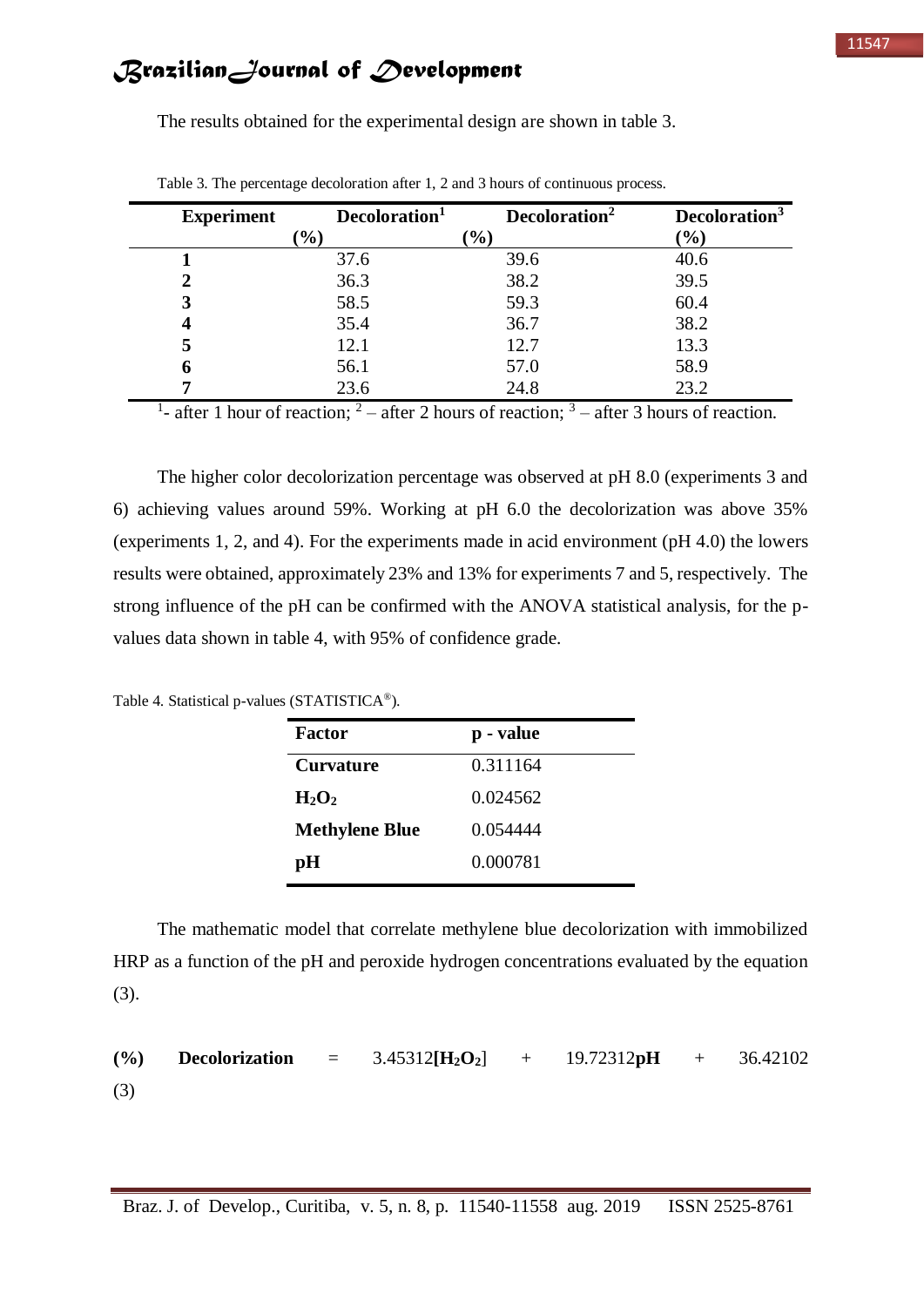The linear profile had a coefficient correlation  $(R^2)$  of 0.99851, a good value for the mathematical model adjustment. The figure 3 showed the surface response levels considering the decolorization percentage as a function of the pH and  $H_2O_2$  concentration (mg/L).



Figure 3. Response surface plot for the color reduction percentage of the dye methylene blue as a function of pH and  $H_2O_2$  concentration.

The figure 4 shows that for pH 8.0 the decolorization percentage fitted around 60% in the range from 1 to 10 mg/L of  $H_2O_2$ . The statistical analyses showed that levels upper 60% of decolorization could be achieved when the peroxide hydrogen solution had 10 mg/L . The immobilized HRP decolorization reaction performance was investigated working in pH 7.0 the value considered good for HRP oxireduction reaction, and 45.4% of decolorization was observed for immobilized HRP (1.8 mg HRP/g aminopropyl beads). After this first batch, a sequential batch reaction (3 cycles) with the reuse of the same immobilized enzymes using the conditions operations as described by Pereira et al. (2014) (10 mg MB/L and 6.0 mg H2O2/L) for free HRP methylene blue decolorization reaction. The same immobilized enzymes were tested in different concentrations conditions (10 mg  $H_2O_2/L$  and 20 mg MB/L). The results of the batch experiments are shown in figure 4.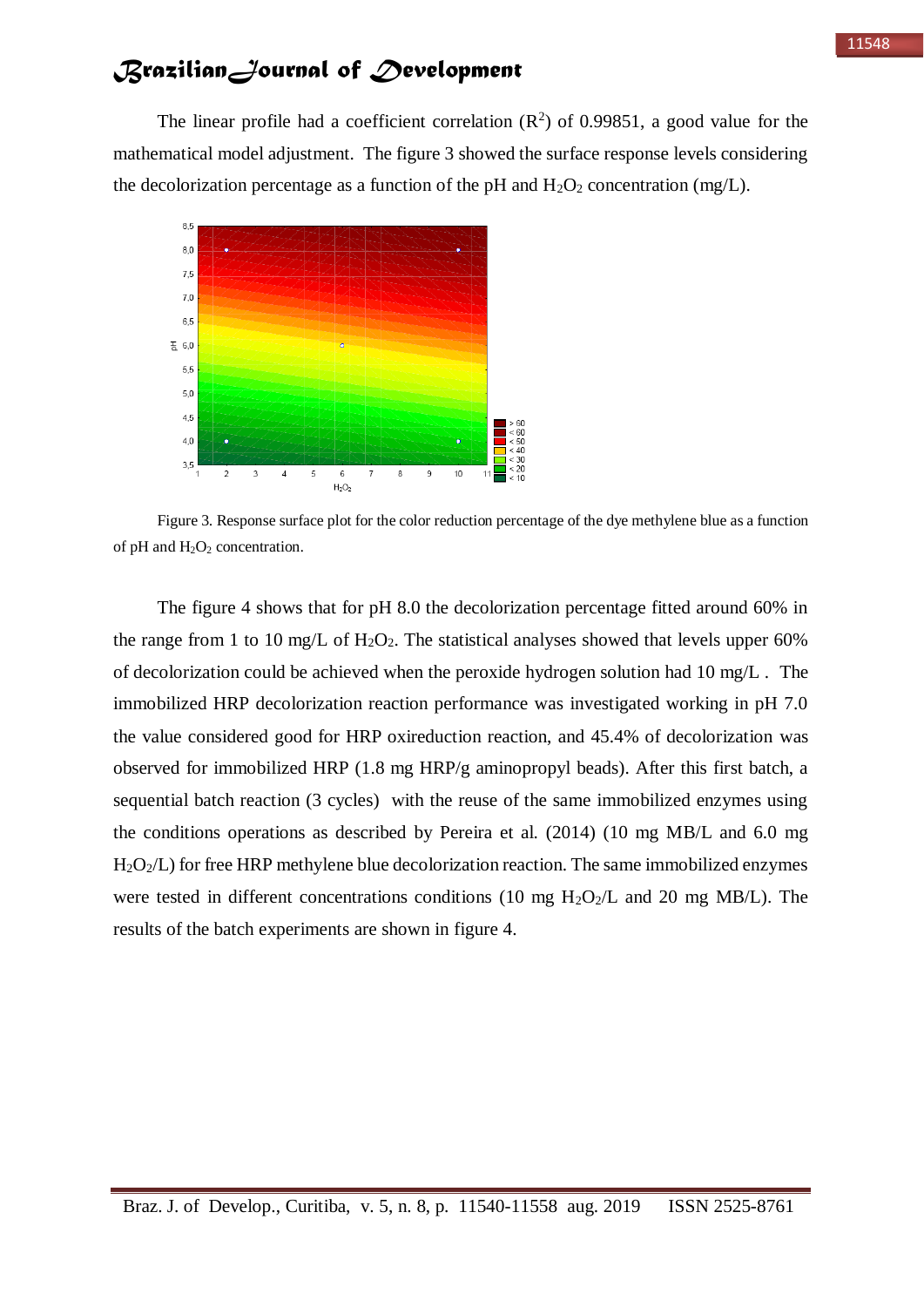

Figure 4. Sequential batch decolorization of the methylene blue solution with reuse of the immobilized enzymes.

The color percentage remove as can be observed in figure 3 fitted in a range of 50% to 35%, with a decrease of action in 10% after the third cycle. Reduction of 40% was obtained after 5 cycles of reutilization of the immobilized HRP, and a little percentage of the color removing of 35.6% after the six sequential batch cycles. The results for the batch sequential reuses were in accordance to those obtained with the experimental design and the statistical analyses for the factorial planning made before. For pH 8.0, after 6 days, for a second reuse of the immobilized enzymes, 53.7 % of decolorization was observed in the batch process. The figure 5 showed the global performance of the two microreactors system, and a softly declining of the color removing percentage during the three hours of experiment monitoring. The initial 98% decolorization percentage stays upper 70% during the first hour of the continuous process, working with tow microreactor in series. A decrease of approximately 50% of the capability of the enzymatic methylene blue decolorization was observed after 100 minutes of continuous process.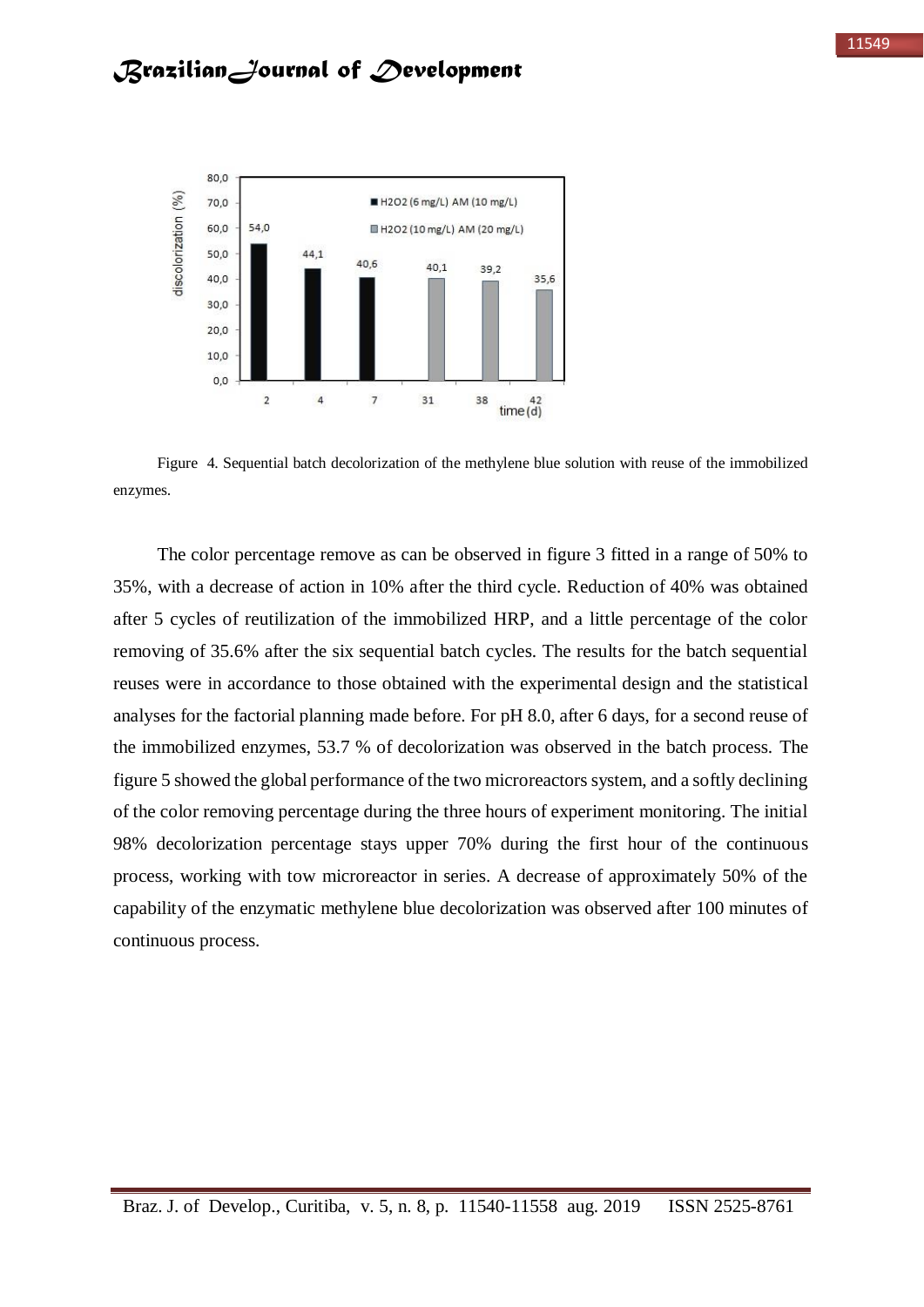

Figure 5. Percentage of the total discolored reaction.

The table 5 has the resume of the operational conditions and the results obtained in this work for both strategies used for the enzymatic decolorization of the colorant methylene blue with the immobilized HRP.

| <b>Process</b>    | <b>Cycles</b><br><b>or</b><br><b>Microreactors</b> | mg<br>HRP/ | <b>Flow</b><br>$(mL/min)$ (%) | <b>Decolorization</b> |
|-------------------|----------------------------------------------------|------------|-------------------------------|-----------------------|
|                   | <b>Number</b>                                      | g          |                               |                       |
|                   |                                                    | support    |                               |                       |
| <b>Batch</b>      | 3                                                  | 2.7        |                               | $60 - 50$             |
| <b>Continuous</b> | -2                                                 | 1.3        | 0.78                          | $\approx$ 71          |
|                   |                                                    | (R1)<br>:  |                               |                       |
|                   |                                                    | 1.1        |                               |                       |
|                   |                                                    | (R2)       |                               |                       |

Table 5. Comparison of the different conduction process: batch and continuous.

In order to compare the results obtained operating in sequential batch cycles end in continuous process de decolorization percentage values were determined after 60 minutes of reaction time. For the sequential batch experiments, after one hour of the first batch, 58.5% of decolorization was observed, and a decrease of 17% of decolorization action after the third cycle. For the continuous process the percentage of the color removing stayed above 70% for the effluent of the second microreactor working in series after 60 minutes of analyses monitoring. After 15 minutes from the beginning of the enzymatic continuous treatment, a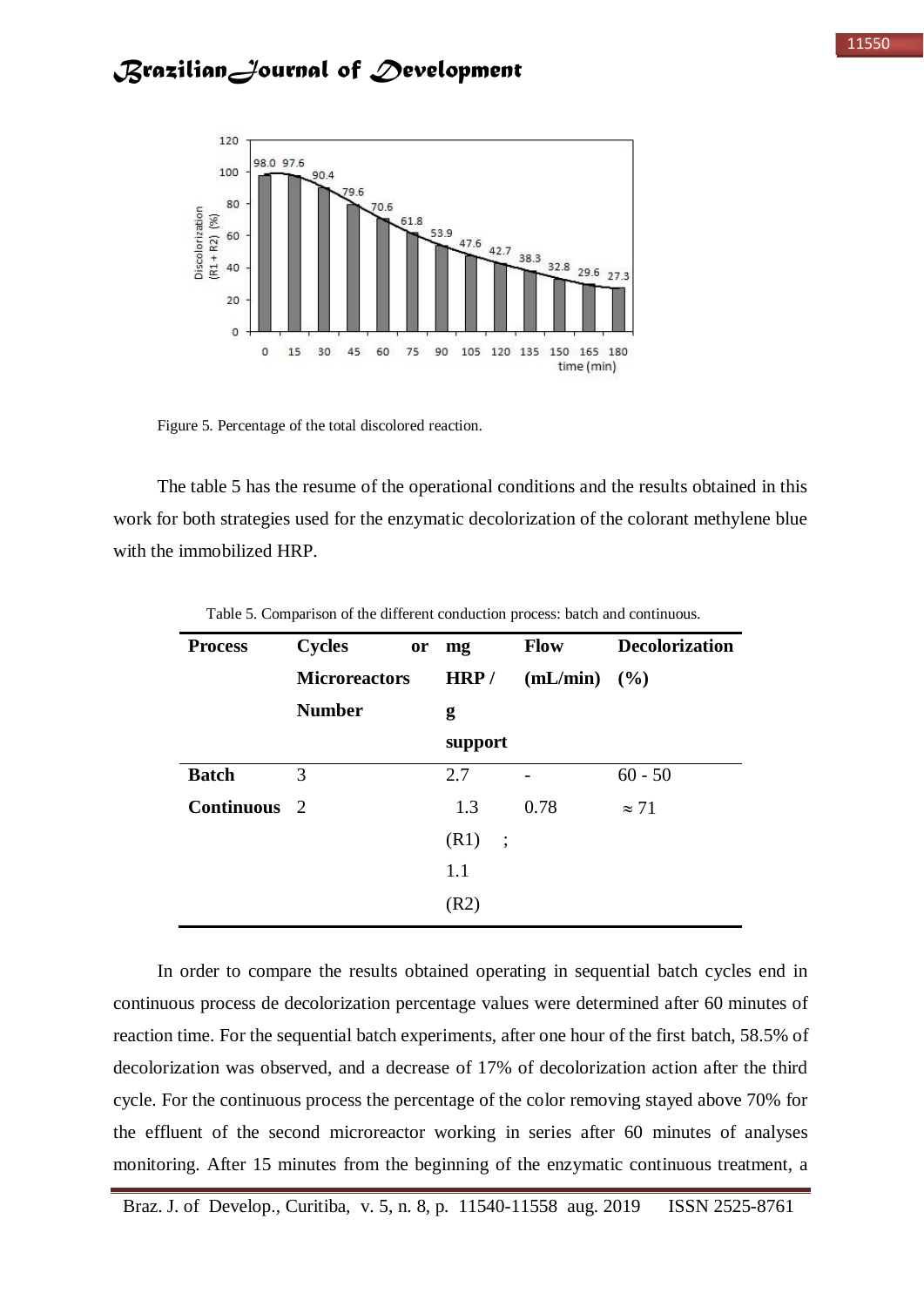color removing of 80% was obtained in the effluent of the first microreactor and 97% in the effluent of the second one. The figure 7 shows a photograph of the samples used in this work to measure the absorbance and monitor the continuous experiment. The color of the original methylene blue aqueous solution (20 mg/L) (Figure  $6(1)$ ) and the discolored samples after the treatment (Figure  $6(2)$ ), collected directly from the effluent of the first microreactor  $(R_1)$ , and from the effluent from the second microreactor  $(R_2)$  at 0, 15 and 30 minutes of continuous enzymatic treatment process.



Figure 6. Methylene blue solution (20 mg/L): (a) original sample before enzymatic treatment; (b) Samples after 0, 15 and 30 minutes of continuous process from the effluents of each microreactors (R1 and R2) operating in series.

Table 6 shows the results for different synthetic dyes decolorization using enzymatic procedure with immobilized peroxidases in batch and continuous process reported into the literature in the last six years.

Different methods and supports were investigated looking for the ideal environment condition of pH and temperature in order to identify high levels of dyes decolorization reaction with the immobilized enzyme. Investigations were also through the conditions of the process if in batch, continuous or sequential continuous process. Continuous flow working with fixed bed column bioreactors was also studied and this process strategy seems to be interesting and promote high percentages of decolorization when adapted this way to a sequential continuous flow process as was reported by Bilal et al. (2016, 2017a, 2017b).

Table 6. Dye decolorization with immobilize horseradish peroxidase.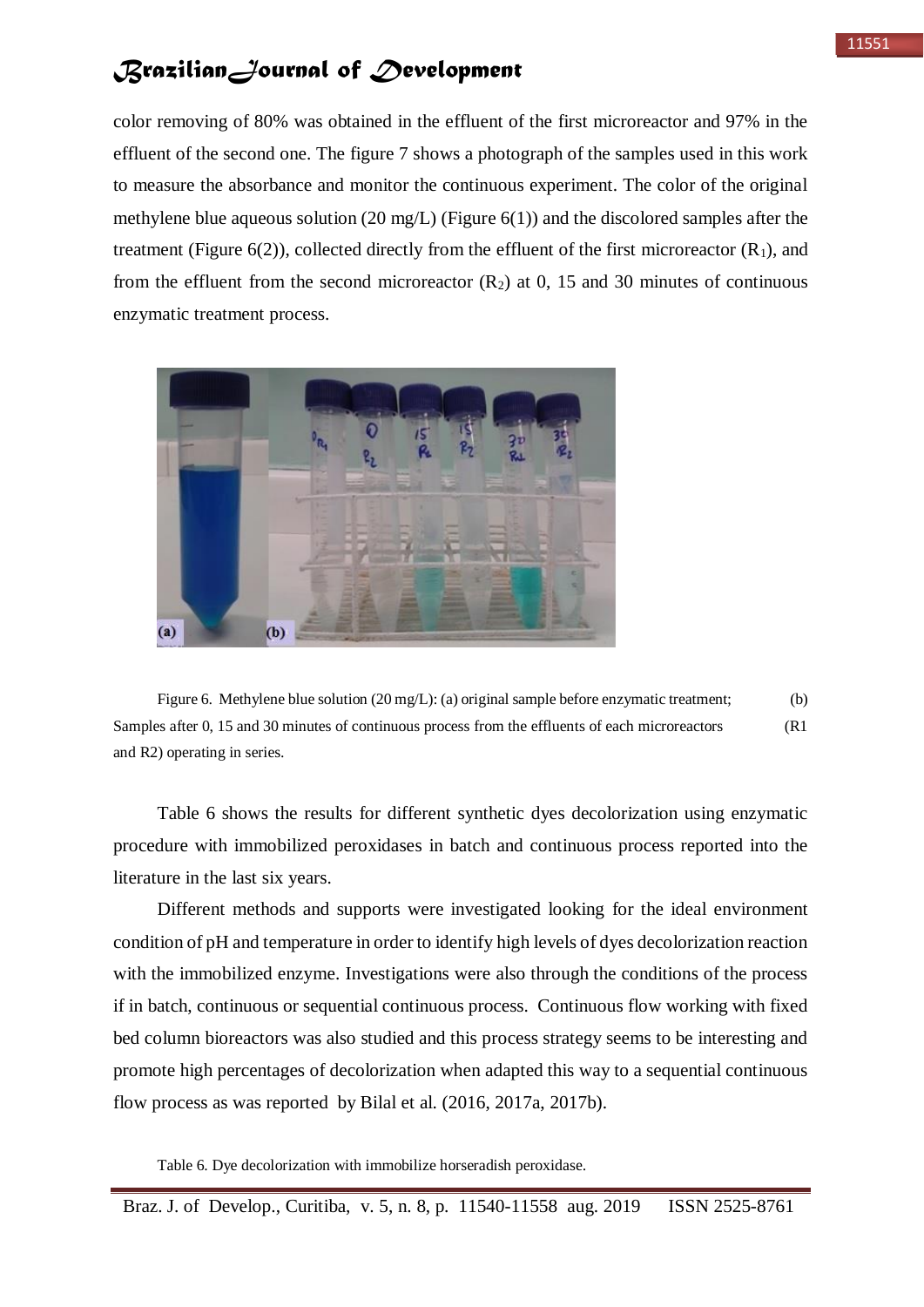| <b>Dye</b>        | <b>Decolorization</b> | support           | <b>Decolorization</b> | Reference    |
|-------------------|-----------------------|-------------------|-----------------------|--------------|
|                   | $(\frac{6}{6})^e$     |                   | <b>Process</b>        |              |
| <b>Azo</b>        | 61.2                  | Polyurethane      | static                | Malani et    |
|                   |                       | cubes             |                       | al. (2013)   |
| DR19 <sup>a</sup> | 78.4                  | Alginate-pedtin   | batch                 | Jamal<br>et  |
|                   |                       | beads             |                       | al. (2013)   |
|                   | 91.2                  |                   | continuous            |              |
| <b>DR19</b>       | 88.2                  | Diethilaminoethyl | batch                 | Jamal<br>e   |
|                   |                       | cellulose         |                       | Goel.        |
|                   | 69.4                  |                   | continuous            | (2014)       |
|                   |                       |                   |                       |              |
| LB16,             | 84.0,                 | Alginate beads    | Sequential            | Yanto<br>et  |
| RRV9,             | 51.0,                 |                   | bacth<br>in           | al. $(2014)$ |
| RRN4 <sup>b</sup> | 46.0                  |                   | bioreator             |              |
| <b>RR120,</b>     | 72.4,                 | Alginate beads    | Sequential            | Bilal et al. |
| <b>RB4,</b>       | 87.2,                 |                   | batch<br>in           | (2016)       |
| RO16 <sup>c</sup> | 79.6                  |                   | bioreactor            |              |
| RBBR,             | 82.2,                 | chitosan beads    | Sequential            | Bilal et al. |
| <b>RB5,</b>       | 97.8,                 |                   | batch<br>in           | (2017a)      |
| CR,               | 94.3,                 |                   | bioreactor            |              |
| CV <sup>d</sup>   | $87.4^{d}$            |                   |                       |              |
| methyl            | ~100                  | polyvinyl         | batch                 | Bilal et al. |
| orange            |                       | alcohol-alginate  |                       | (2017b)      |
|                   |                       | beads             |                       |              |
| methylene         | $\sim 60$             | aminopropyl       | batch                 | This work    |
| blue              | $\sim$ 70             | glass beads       | continuous            |              |
|                   |                       |                   |                       |              |

<sup>a</sup> Dispersed red 19 (DR19); <sup>b</sup> Levafix blue (LB16), Reactive remazol violet (RRV9) and Reactive remazol navy4 (RRN4); <sup>c</sup> Reactive Red 120 (RR 120), Reactive Blue 4 (RB 4) and Reactive Orange 16 (RO 16); <sup>d</sup>Remazol Brilliant Blue R (RBBR), Reactive Black 5 (RB5), Congo Red (CR) and Crystal Violet (CV), percentages for total organic carbon reduction; <sup>e</sup> best value described.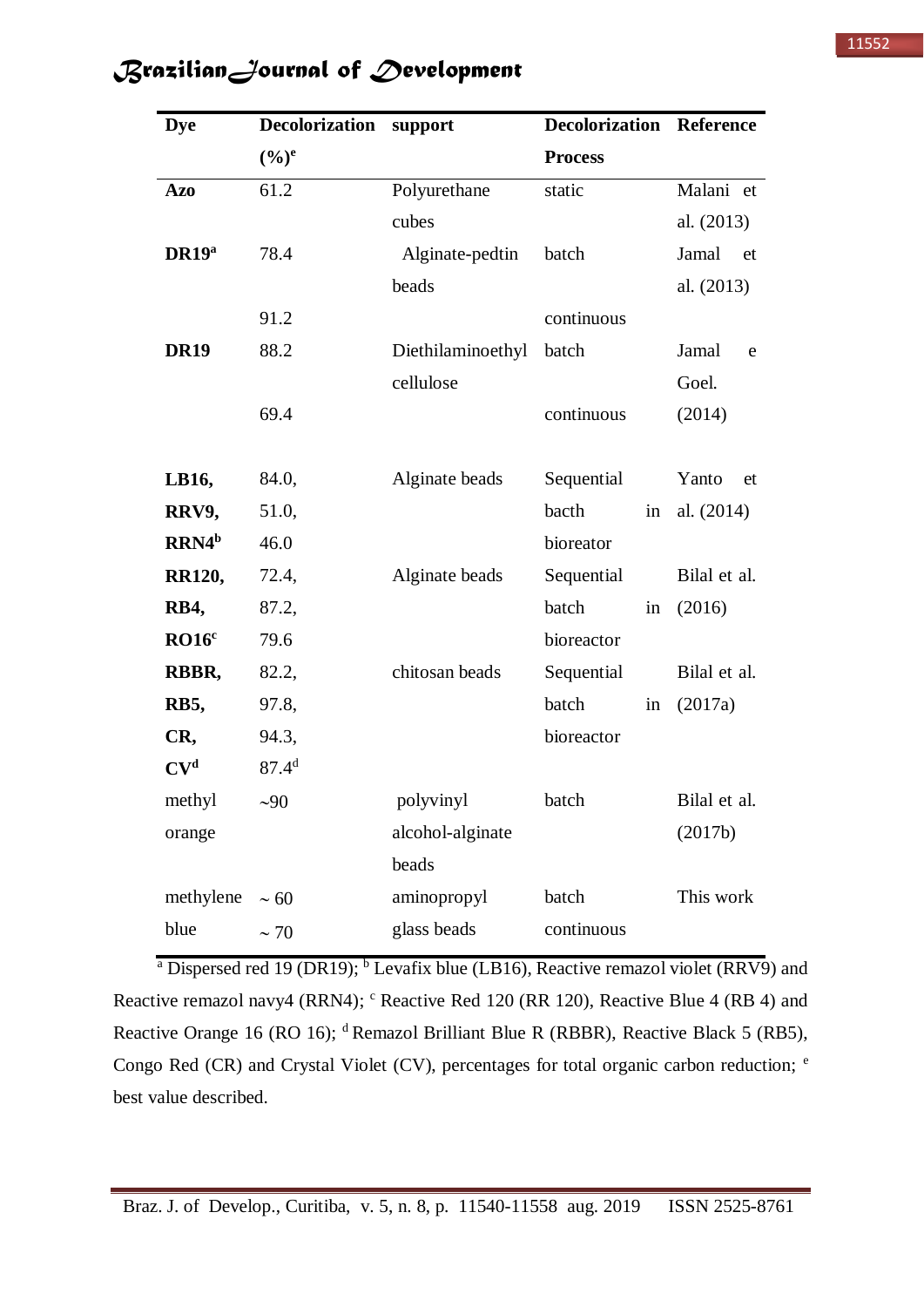Malani et al. (2013) reported a sonoenzymatic decolorization of an azo dye with immobilized horseradish peroxidase at high pressure in presence of polyethylene glycol (PEG) attained the highest of 61.2%. The enzyme was immobilized in cubes of polyurethane foam and 0.1% (w/v) glutaraldehyde solution was added as a cross-linking agent. In a static process the immobilized horseradish peroxidase was reused for 3 cycles, and the best result obtained was 51.5% at ambient static pressure. Jamal et al. (2013) studying the Concanavalin Aperoxidase conjugate immobilized by entrapment with alginate-pectin gel beads obtained 78.4% of color removing percentage for the colorant Dispersed Red 19 (DR19) after 1 hour in batch process. The same authors working with continuous process with two columns in series, the first with the immobilized enzyme, and the second with activated silica achieved 91.2% of decolorization after 20 days of continuous process.

Jamal and Goel (2014) studied the decolorization reaction of synthetic dies with peroxidase adsorbed on diethylaminoethyl cellulose in batch sequential cycles and in continuous process. The authors after five reuses, in stirred batch process at  $40^{\circ}$ C, decolorize up to 88.2% of DR19 dye. For the immobilized enzyme in a vertical packed column, the continuous removal of dye color could decolorize DR19 to  $69.4\%$  at  $37^{\circ}$ C after 50 days of operation. The samples were taken at an interval of 10 days from the column outlet and after submitted to centrifugation to in the sequence be analyzed in a spectrophotometer for the dye color removal. Yanto et al. (2014) worked with a vertical reactor to investigate the ability of immobilized enzymes from Trametes versicolor U97 or Pestalotiopsis sp. NG007 to decolorize three textile dyes (Lefavix Blue 16 (LB16), Reactive Remazol Violet 9 (RRV9), and Reactive Remazol Navy 4 (RRN4)). The authors working in pH 4.5 in sequential batch performed in vertical reactor system obtained decolorization values around 40 % after 5 cycles. A higher percentage was attained when glutaraldehyde was used with the calcium alginate immobilization method (75 %).

In 2016, Bilal et al., reported the use of immobilized horseradish peroxidase in continuous decolorization process, working with a packed bed column and the enzyme entrapment made with calcium alginate and glutaraldehyde as a cross-linking agent. For three different synthetic dies the authors found percentages of decolorization between 72.4% to 87.2%, working with a packed bed bioreactor, in sequential continuous cycles, with a flow of 2 ml/min in each cycle. After seven reused cycles the immobilized enzyme activity remained at 40%. Recently, Bilal et al. (2017a) studied the decolorization of four different dies in a column packed with immobilized horseradish peroxidase in chitosan beads and obtained from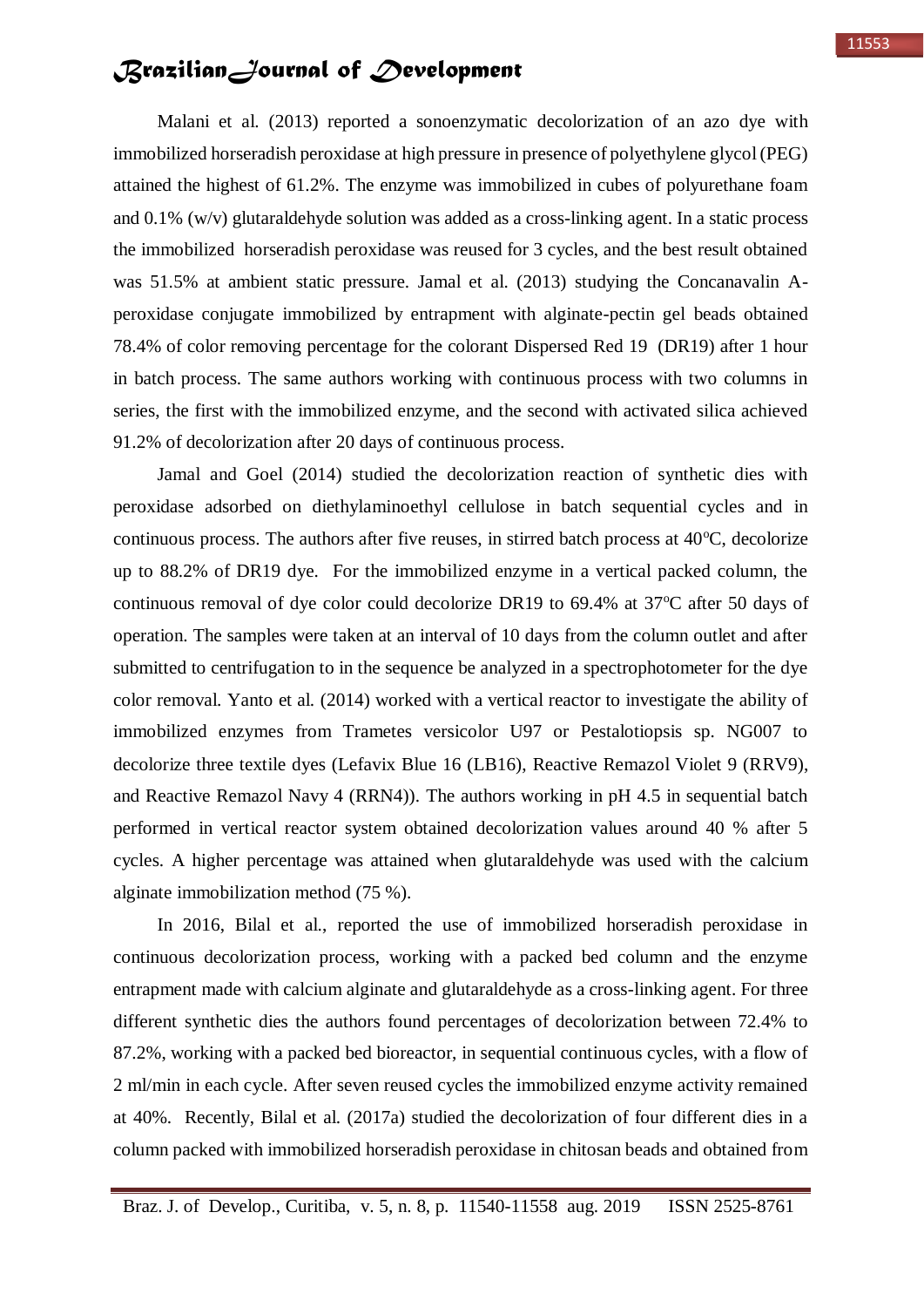76 up to 84 % loss of total organic content as a measurement of carbon mineralization, or degradation efficiency. Decolorization was also determined using the continuous flow process (2 mL/min) and percentages ranges from 97.8% - 82.2% to 63.2 % - 37.5% in six reuses of the same beads column. Bilal et al. (2017b) also studied the immobilized horseradish peroxidase on dye decolorization using polyvinyl alcohol-alginate support material in order to degrade methyl orange in batch mode. The authors reported complete degradation of the methyl orange and 10 reuses cycles with retention of 64 % of the immobilized enzyme activity. Yanto et al.(2014) and Bilal et al. (2016, 2017a) reported that immobilized horseradish peroxidase in vertical packed bed bioreactors systems was used as a sequential batch. In each cycle the bioreactor systems worked with continuous flow rate for a period of time. Yanto et al. (2014) worked with a peristaltic pump connected to one bioreactor (49 ml) system to maintain a continuous constant flow rate of 1.5 ml/min (residence time of 32.7 min) during 360 minutes, in each cycle. The authors compared the performance of the HRP immobilized in alginate beads, with and without cross linking agent, for the dye decolorization process. Bilal et al. (2016, 2017a) with a valve to control the flow rate used a Packed Bed Reactor System (PBRS) in successive cycles.

Bilal et al. (2018) reported the relevance of the peroxidases enzymes and the potential uses on the new bioeconomy. The authors described different horseradish uses (biosensors, in organic and polymer synthesis, and as an agent for removal, degrading or mineralizing aromatic, phenol, poliphenols compounds, etc.) and the processes that can be developed taken the enzyme bio-catalysis as a sustainable solution for the industrial residues treatment. One of the challenges to the industrial enzyme bio-catalysis reality goes through the improvement of the operational/functional stability, explicitly  $H_2O_2$ , and the methods for enzyme immobilization associated to the continuous process operation were reported (Bilal et al, 2017c) with success.

The results obtained in this study for two packed microreactors working in series (each one with 0.91 mL of void volume), both of them with the immobilized horseradish peroxidase (approximately 2 mg of HRP/g of support), in continuous treatment process, could remove upper 70% of the color after 60 minutes in only one cycle. The experiments run with two microreactors showed the potential to apply immobilized horseradish peroxidase in continuous synthetic dye decolorization as a option for the treatment of textile industrial aqueous residues. In this study, working with a flow rate of 0.78 ml/min, each packed microreactor had a residence time of 7.0 s (R1) and 8.5 s (R2), and after 90 min of continuous operation the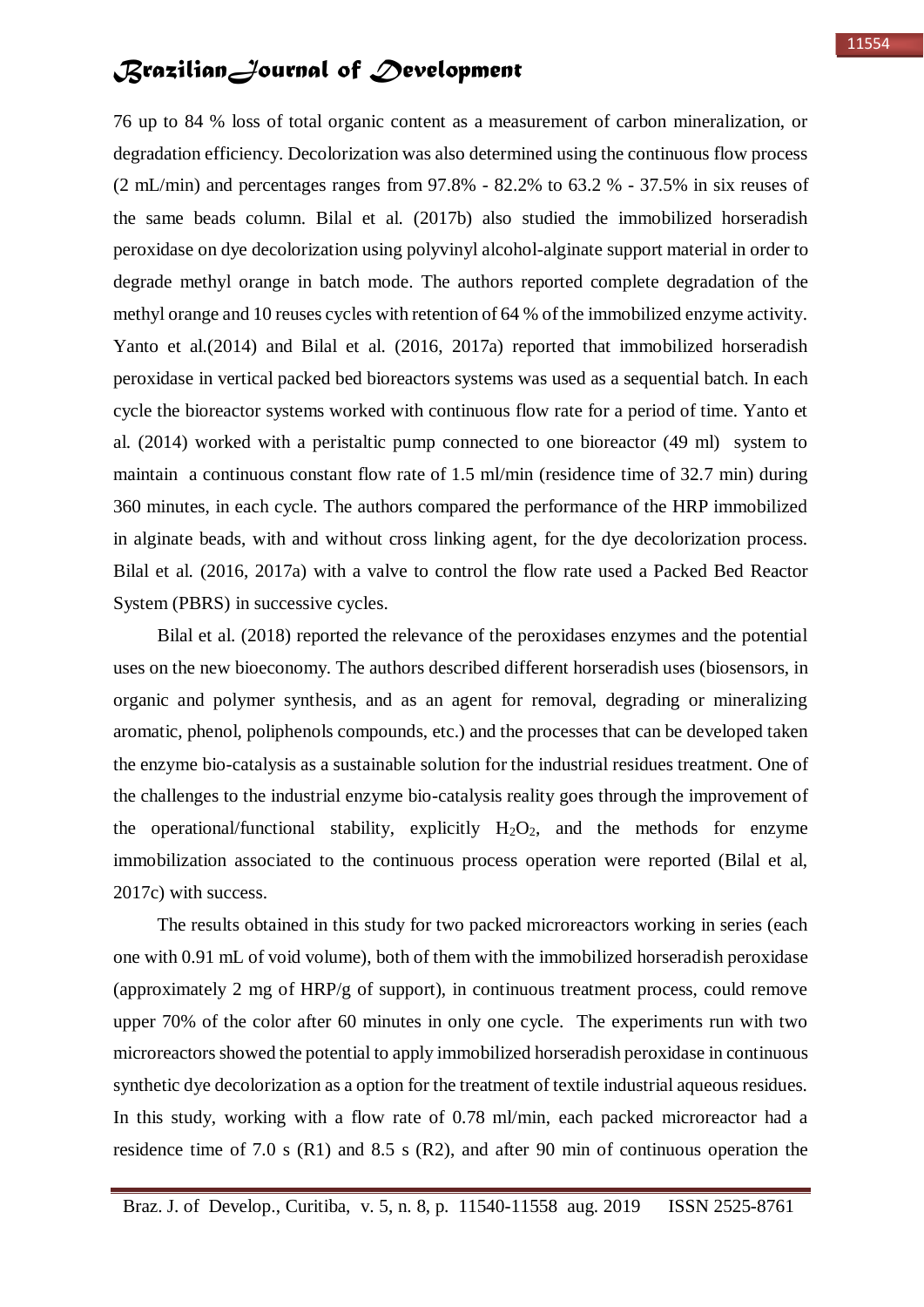percentage of dye decolorization decreased from 98.0% to around 54%, for the second microreactor effluent measurements. Both microreactors working in series with continuous process operation, adapted with a three vial valve in order to collect intermediary samples, showed that the total immobilized enzyme have to be optimize, and also de microreactor dimensions project design to achieve higher decolorization grades. In this study the second packed bed microreactor actuated as a second stage complement to the decolorization performance for the first one.

The results pointed to the continuity of this research aiming to define the best parameters conditions to develop a robust and sustainable biocatalyst able to be used in the aqueous residue generated by the textile industry.

#### **4. CONCLUSIONS**

Experiments in batch conditions, as was proposed by experimental design plan, could confirm levels of decolorization around 60% for pH 8.0, after 3 hours of contact with the same immobilized enzymes. A decolorization degree in the range of 50% - 35% for five sequential reuse of the same immobilized enzymes, for baffled pH 7.0 methylene blue solution, was observed into a period of 40 days. For the continuous system that works with two microreactors in series a performance of 98 % of decolorization was observed. Comparing both strategies of decolorization process, batch and continuous running, after 60 minutes, 58.5% was observed for batch conditions, and 70.6% for the continuous experiment.

#### **ACKNOWLEDGEMENTS**

To PIBIC-CNPq for financial support, and to Toyobo of Brazil for the donation of horseradish peroxidase enzyme.

#### **REFERENCES**

Alhadeff E.M., Salgado A.M., Pereira Jr. N., Valdman B., (2004). Development and Application of an Integrated System for Monitoring Ethanol Content of Fuels. Applied and Biochemistry Biotechnology, 113-116, 125-136. https://doiorg.ez29.capes.proxy.ufrj.br/10.1385/ABAB:113:1-3:125.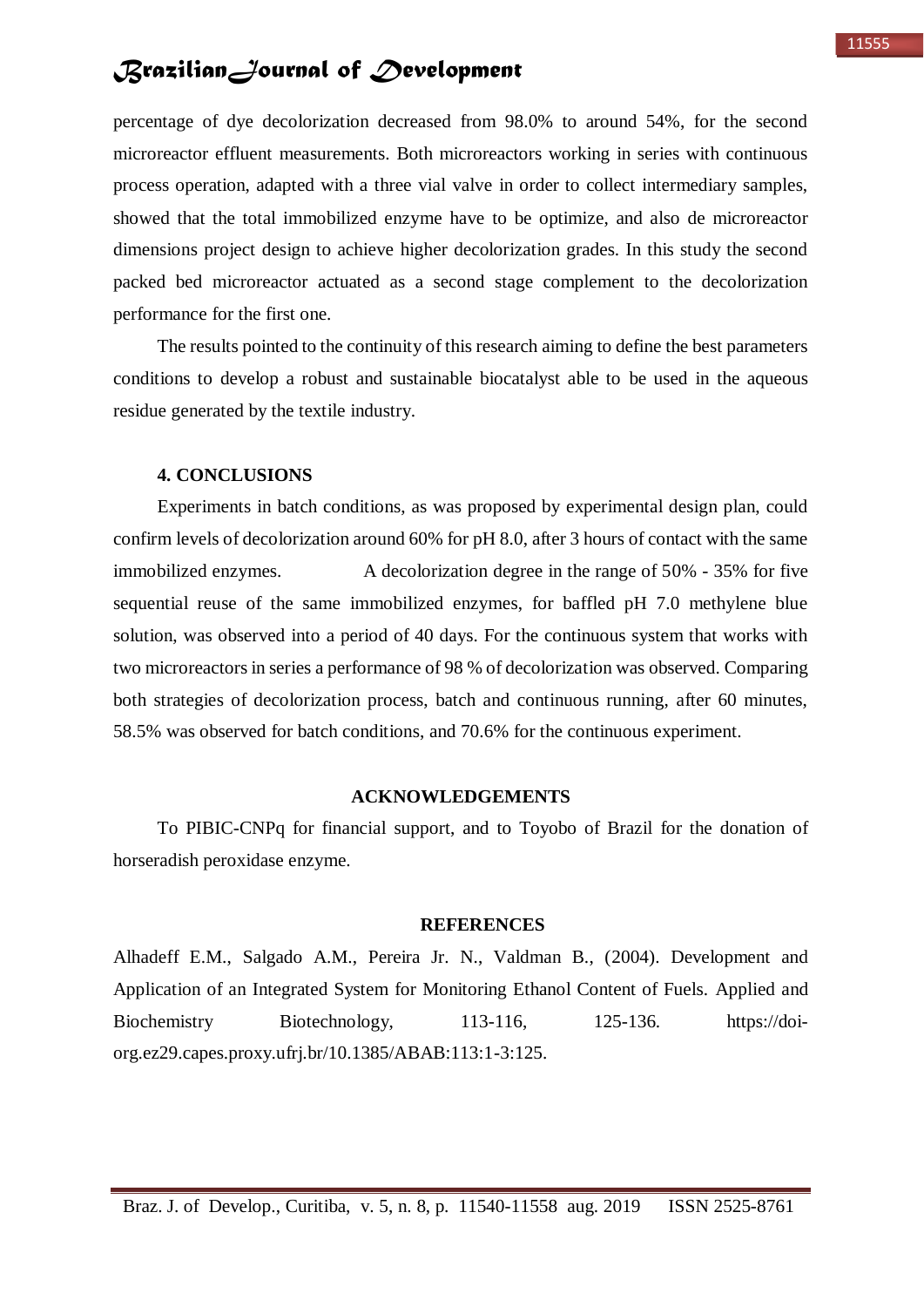Alhadeff E.M., Salgado A.M., Pereira Jr. N., Valdman B., (2005). A Sequential Enzymatic Microreactors System for Ethanol Detection of Gasohol Mixtures. Applied and Biochemistry Biotechnology,121, 1-12. doi.org/10.1007/978-1-59259-991-2\_31.

Axelsson J., Nilsson U., Terrazas E., Aliaga, T.A., Welander U., (2006). Decolorization of the Textile Dyes Reactive Red 2 and Reactive Blue 4 using Bjerkandera sp. Strain BOL 13 in a Continuous Rotating Biological Contactor Reactor, Enzyme and Microbiology Technology, 39, 32–37. [doi.org/10.1016/j.enzmictec.2005.09.006.](https://doi.org/10.1016/j.enzmictec.2005.09.006)

Bilal, M., Iqbal, H.M.N., Shah, S.Z.H., Hu, H., Wang, W., Zhang, X., (2016). Horseradish peroxidase-assisted approach to decolorize and detoxify dye pollutants in a packed bed bioreactor. Journal of Environmental Management, 183, 836-842. <http://dx.doi.org/10.1016/j.jenvman.2016.09.040>

Bilal, M., Iqbal, H.M.N., Hu, H., Wang, W., Zhang, X., (2017a). Enhanced bio-catalytic performance and dye degradation potential of chitosan-encapsulated horseradish peroxidase in a packed bed reactor system. Science of the Total Environmental, 575, 1352-1360. <http://dx.doi.org/10.1016/j.scitotenv.2016.09.215>

Bilal, M., Rasheed, T., Iqbal, H.M.N., Hu, H., Wang, W., Zhang, X., (2017b). Novel characteristics of horseradish peroxidase immobilized onto the polyvinyl alcohol-alginate beads and its methyl orange degradation potential. International Journal of Biological Macromolecules, 105, 328-335. [http://dx.doi.org/10.1016/j.ijbiomac.2017.07.042.](http://dx.doi.org/10.1016/j.ijbiomac.2017.07.042)

Bilal M., Asgher M., Parra-Saldivar R., Hua H., Wang W. , Zhang X., Iqbal H. M.N., (2017c). Immobilized ligninolytic enzymes: An innovative and environmental responsive technology to tackle dye-based industrial pollutants – A review. Science of the Total Environment, 576, 646-659. [http://dx.doi.org/10.1016/j.scitotenv.2016.10.137.](http://dx.doi.org/10.1016/j.scitotenv.2016.10.137)

Bilal M., Rasheedb T., Iqbal H. M.N., Yand Y., (2018). Peroxidases-assisted removal of environmentally-related hazardous pollutants with reference to the reaction mechanisms of industrial dyes. Science of the Total Environment, 644, 1-13. https://doi.org/10.1016/i.scitotenv.2018.06.274.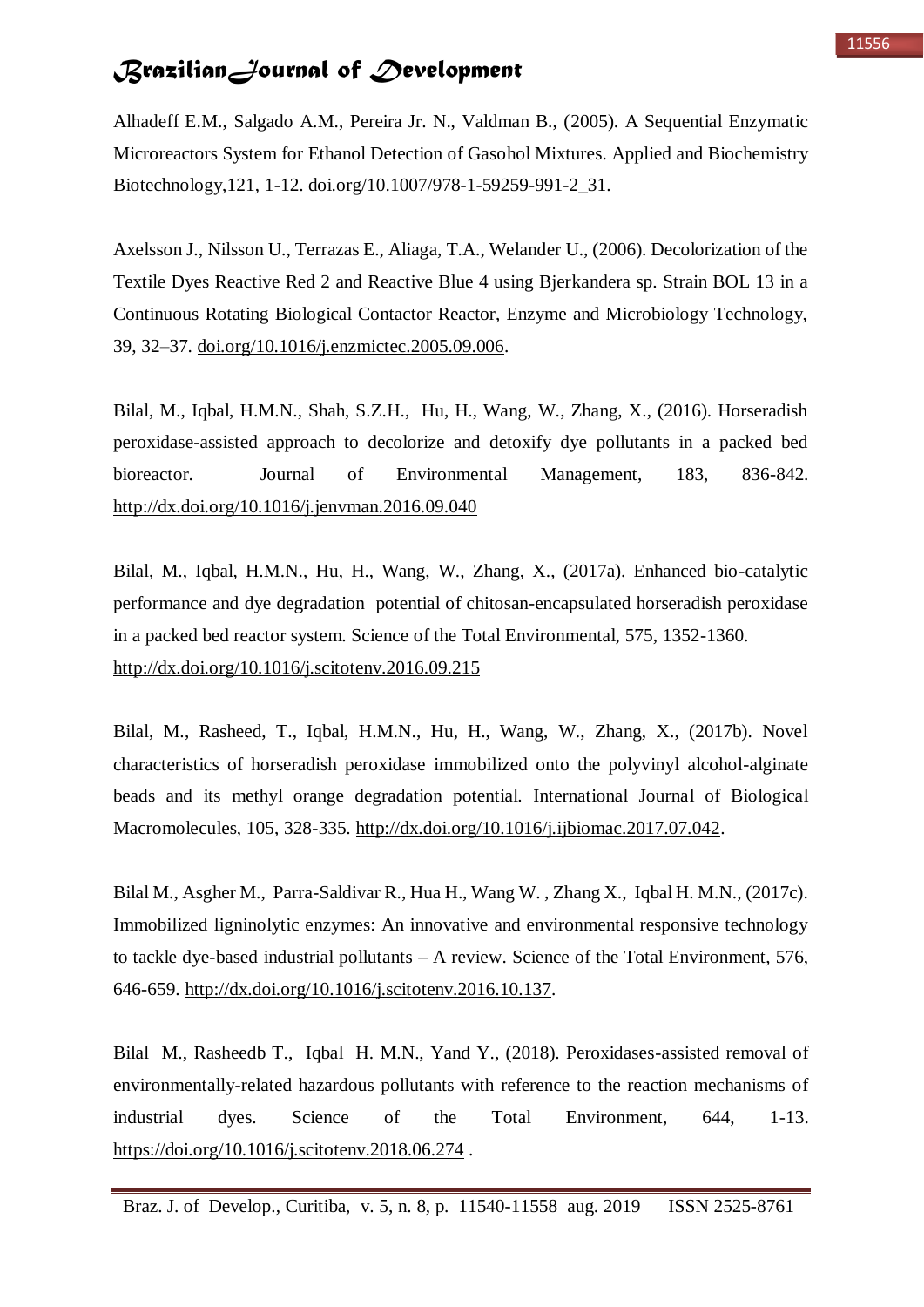Bradford M.M., (1976). A Rapid and Sensitive Method for the Quantitation of Microgram Quantities of Protein Utilizing the Principle of Protein-dye Binding. Anal. Biochem. 72, 248– 254. [doi.org/10.1016/0003-2697\(76\)90527-3.](https://doi.org/10.1016/0003-2697(76)90527-3)

Celebi M., Kaya M. A., Altikatoglu M., Yildirim H., (2013). Enzymatic Decolorization of Anthraquinone and Diazo Dyes Using Horseradish Peroxidase Enzyme Immobilized onto Various Polysulfone Supports. Appl Biochem Biotechnol. 171, 716–730. doi.org/10.1007/s12010-013-0377-x.

Champagne P.P., Ramsay J.A., (2007). Reactive Blue 19 Decolouration by Laccase Immobilized on Silica Beads, Appl. Microbiol. Biotechnol. 77, 819–823. doi.org/10.1007/s00253-007-1208-1.

Guaratini C.C.I., Zanoni M.V.B., (2000). Corantes Têxteis. Quím. Nova. 1, 71-1. Retrieved from http://dx.doi.org/10.1590/S010040422000000100013.

Jamal F., Signh S., Khatoon S., Mehrotra S., (2013). Application of Immobilized Pointed Gourd (Trichosanthes dioica) Peroxidase- Concanavalin A Complex on Calcium Alginate Pectin Gel in Decolorization of Synthetic Dyes Using Batch Processes and Continuous Two Reactor. System.J. Bioproces. Biotechniq. 3, 131-135. doi:10.4172/2155-9821.1000131.

Jamal F. and Goel T., (2014). Diethylaminoethyl Cellulose Immobilized Pointed Gourd (Trichosanthes dioica) Peroxidase in Decolorization of Synthetic Dyes. J Bioproces Biotech, 4:7, p.1-5, 187. doi: 10.4172/2155-9821.1000187.

Malania, R. S., Khannab, S., Moholkar, V. S., (2013). Sonoenzymatic decolourization of an azo dye employing immobilized horse radish peroxidase (HRP): A mechanistic study. Journal of Hazardous Materials, 256– 257, 90– 97.<http://dx.doi.org/10.1016/j.jhazmat.2013.04.023>

Nicell J. and Wright H., (1997). A Model of Peroxidase Activity with Inhibition by Hydrogen Peroxide. Enzyme and Microb. Technol. 21, 302-310. [doi.org/10.1016/S0141-](https://doi.org/10.1016/S0141-0229(97)00001-X) [0229\(97\)00001-X.](https://doi.org/10.1016/S0141-0229(97)00001-X)

Braz. J. of Develop., Curitiba, v. 5, n. 8, p. 11540-11558 aug. 2019 ISSN 2525-8761